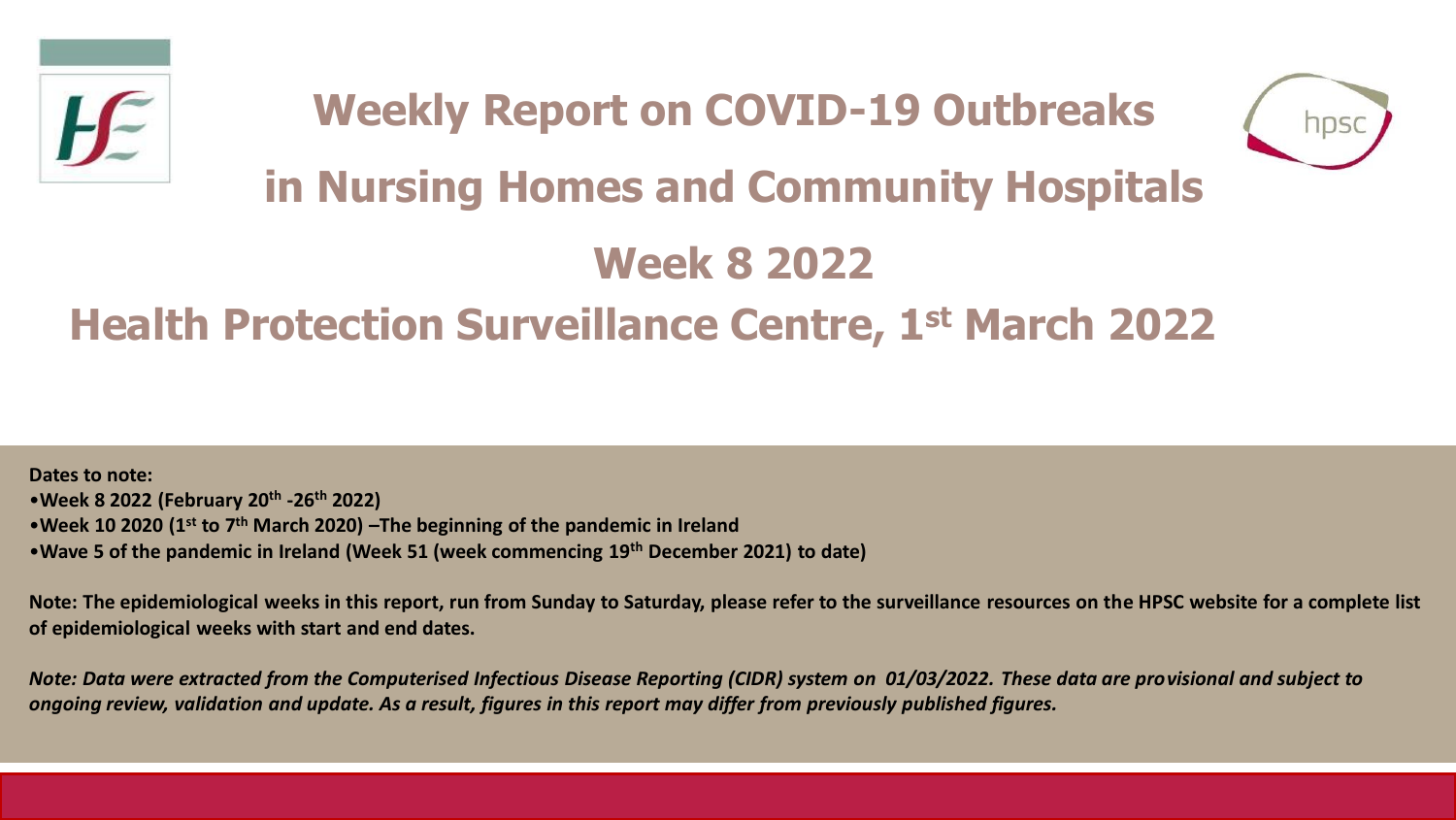

### **Notes**

The following report provides information on COVID-19 outbreaks/clusters notified on CIDR to midnight February 26<sup>th</sup> 2022 (week 8) and extracted from CIDR at 8 am on March 1<sup>st</sup> 2022.

Data are provisional and subject to ongoing review, validation and updating. For this reason, data reported may not match data previously reported or outbreaks data reported in the future for the same time period. Furthermore, the number of linked cases is based on the number of linked cases at the time of extraction from CIDR and an outbreak may increase in size since the time of extraction due to more cases occurring or more information becoming available on CIDR.

**Sincere thanks are extended to all those who are participating in the collection of data and reporting of data used in this report, particularly under the current challenging circumstances.** This includes the HSE COVID-19 Contact Management Programme (CMP), staff in ICU units, notifying clinicians, laboratory staff, Public Health doctors, Nurses, Surveillance Scientists, Microbiologists and Administrative staff.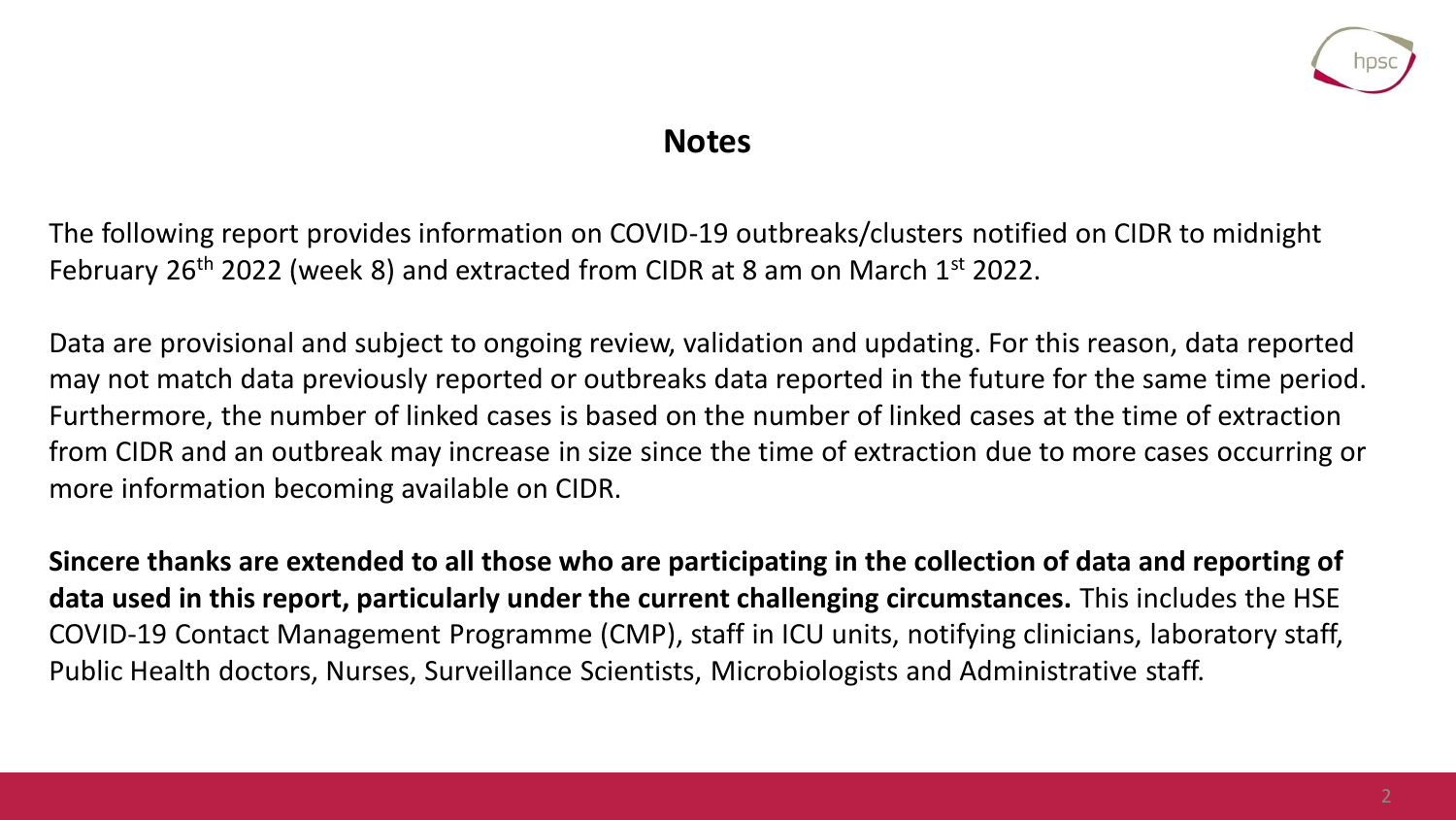

|                                      | <b>Outbreak</b>                      |                            | <b>Linked confirmed cases</b> |                               |                                            |                                           |                           |  |
|--------------------------------------|--------------------------------------|----------------------------|-------------------------------|-------------------------------|--------------------------------------------|-------------------------------------------|---------------------------|--|
| <b>Wave</b>                          | <b>Number of</b><br><b>outbreaks</b> | <b>Number of</b><br>cases* | <b>Number</b>                 | <b>Number</b><br>hospitalised | <b>Number</b><br>admitted to<br><b>ICU</b> | <b>Number</b><br>hospitalised<br>and died | <b>Number</b><br>who died |  |
| <b>Wave 1 (weeks 10-31 2020)</b>     | 301                                  | 6658                       | 6251                          | 476                           | 16                                         | 195                                       | 884                       |  |
| <b>Wave 2 (weeks 32-47 2020)</b>     | 80                                   | 1571                       | 1555                          | 90                            | < 5                                        | 25                                        | 134                       |  |
| Wave 3 (week 48 2020 - week 25 2021) | 267                                  | 8375                       | 8328                          | 577                           | 12                                         | 199                                       | 1026                      |  |
| <b>Wave 4 (weeks 26-50 2021)</b>     | 202                                  | 2804                       | 2692                          | 188                           | < 5                                        | 49                                        | 204                       |  |
| Wave 5 (weeks 51 2021 - week 8 2022) | 355                                  | 6230                       | 4397                          | 181                           | $<$ 5                                      | 14                                        | 74                        |  |
| <b>Total</b>                         | 1205                                 | 25638                      | 23223                         | 1512                          | 32                                         | 482                                       | 2322                      |  |

\*the larger between the aggregate number of confirmed cases reported or the number of confirmed linked cases

- Overall, there have been 1,205 COVID-19 outbreaks in Nursing homes and Community Hospitals
- 1,512 of 23,223 laboratory confirmed outbreak cases have been hospitalised (6.5%)
- 2,322 deaths have been reported among confirmed outbreak cases in these settings (10.0%)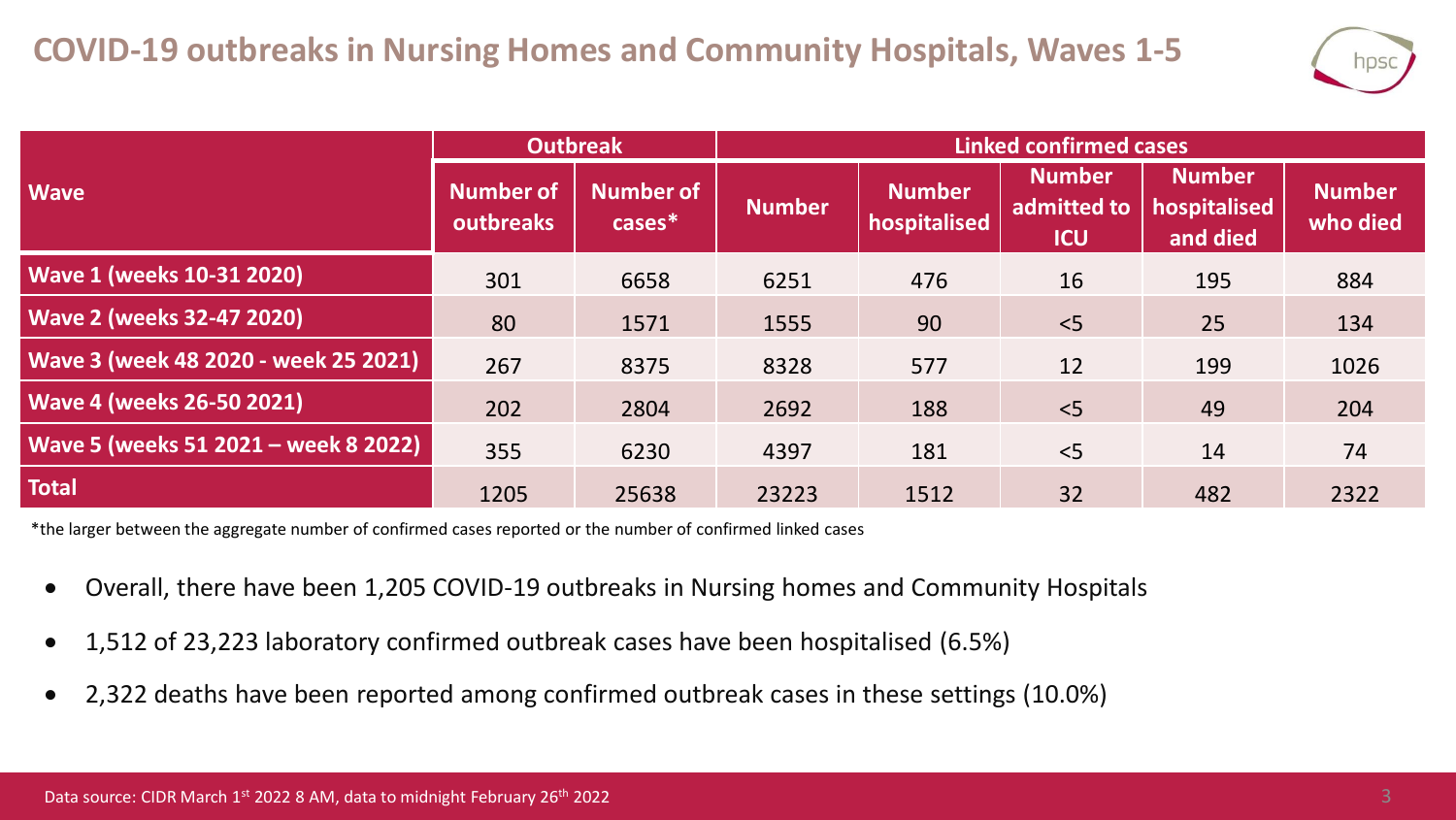#### **Weekly number of COVID-19 outbreaks in Nursing Homes and Community Hospitals,**  hpsc **Waves 1-5**



Large peaks occurred in the number of outbreaks in wave 1 (72 outbreaks in a single week) and wave 3 (57 outbreaks in a single week). In week 8 2022, 35 outbreaks were reported in these settings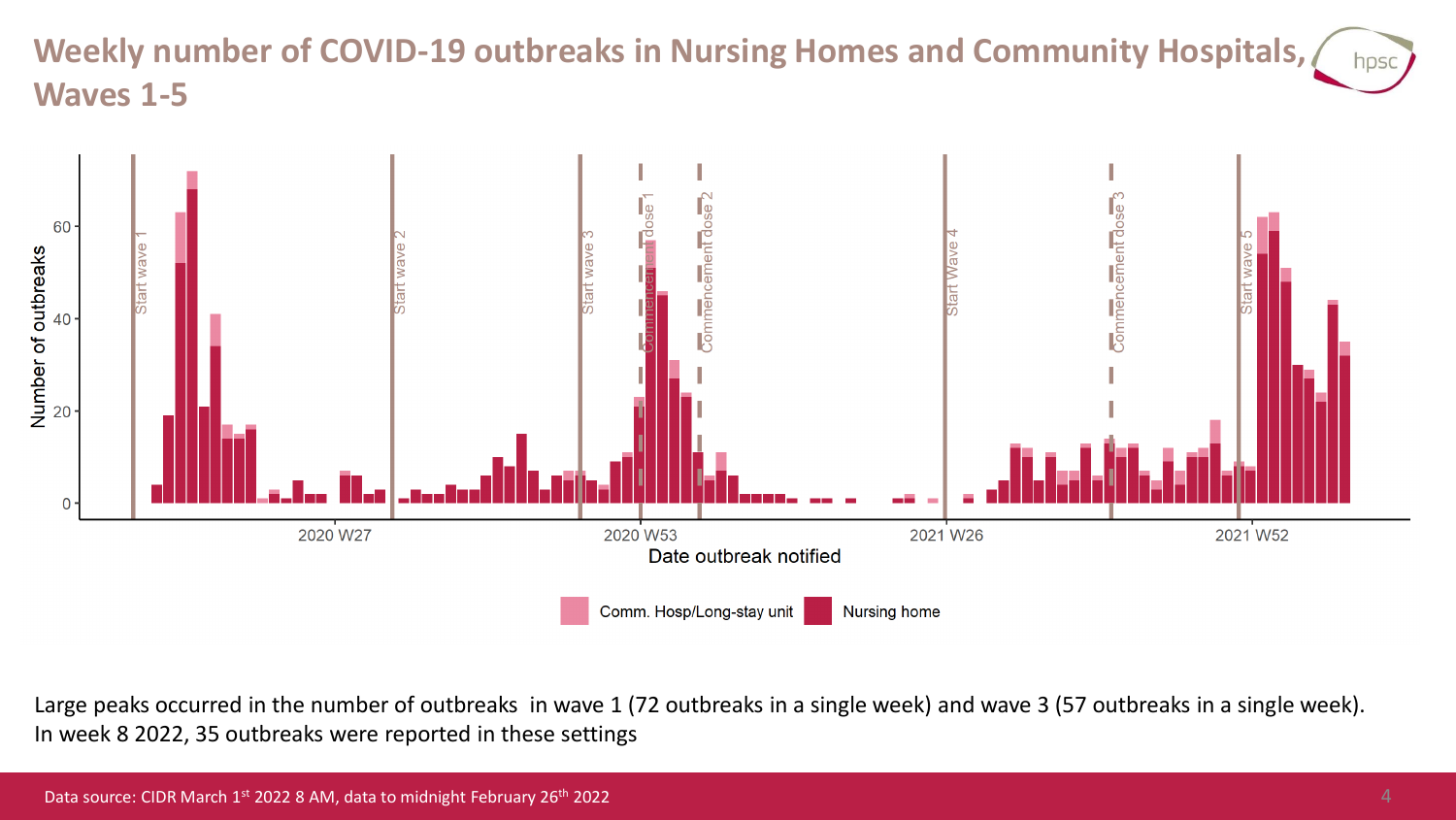## **Burden of disease associated with COVID-19 outbreaks in Nursing Homes and Community Hospitals, Wave 5 (weeks 51 2021 to week 8 2022)**



|                           | <b>Outbreak</b>        |                               | <b>Linked confirmed cases</b> |                               |                                            |                                           |                    |  |
|---------------------------|------------------------|-------------------------------|-------------------------------|-------------------------------|--------------------------------------------|-------------------------------------------|--------------------|--|
| <b>Outbreaks Location</b> | Number of<br>outbreaks | <b>Number of</b><br>$cases^*$ | <b>Number</b>                 | <b>Number</b><br>hospitalised | <b>Number</b><br>admitted to<br><b>ICU</b> | <b>Number</b><br>hospitalised<br>and died | Number who<br>died |  |
| Comm. Hosp/Long-stay unit | 25                     | 323                           | 252                           | 25                            | < 5                                        | < 5                                       | < 5                |  |
| <b>Nursing home</b>       | 330                    | 5907                          | 4145                          | 156                           | < 5                                        | 14                                        | 72                 |  |
| <b>Total</b>              | 355                    | 6230                          | 4397                          | 181                           | < 5                                        | 14                                        | 74                 |  |

\*the larger between the aggregate number of confirmed cases reported or the number of confirmed linked cases

#### **Wave 5:**

- 355 outbreaks in wave 5
- 6,230 cases were reported associated with these outbreaks, of which there was disaggregate data available on 4,397 cases (71%)
- 181 of the 4,397 outbreak-linked cases (4.1%) were hospitalised (age range 21-99 years, median 82 years)
- 74 of the 4,397 outbreak-linked cases (1.7%) cases died (age range 58-101 years, median 86 years)

#### **Week 8 2022**

• Thirty-five new outbreaks -383 associated cases (range 2-62 cases per outbreak)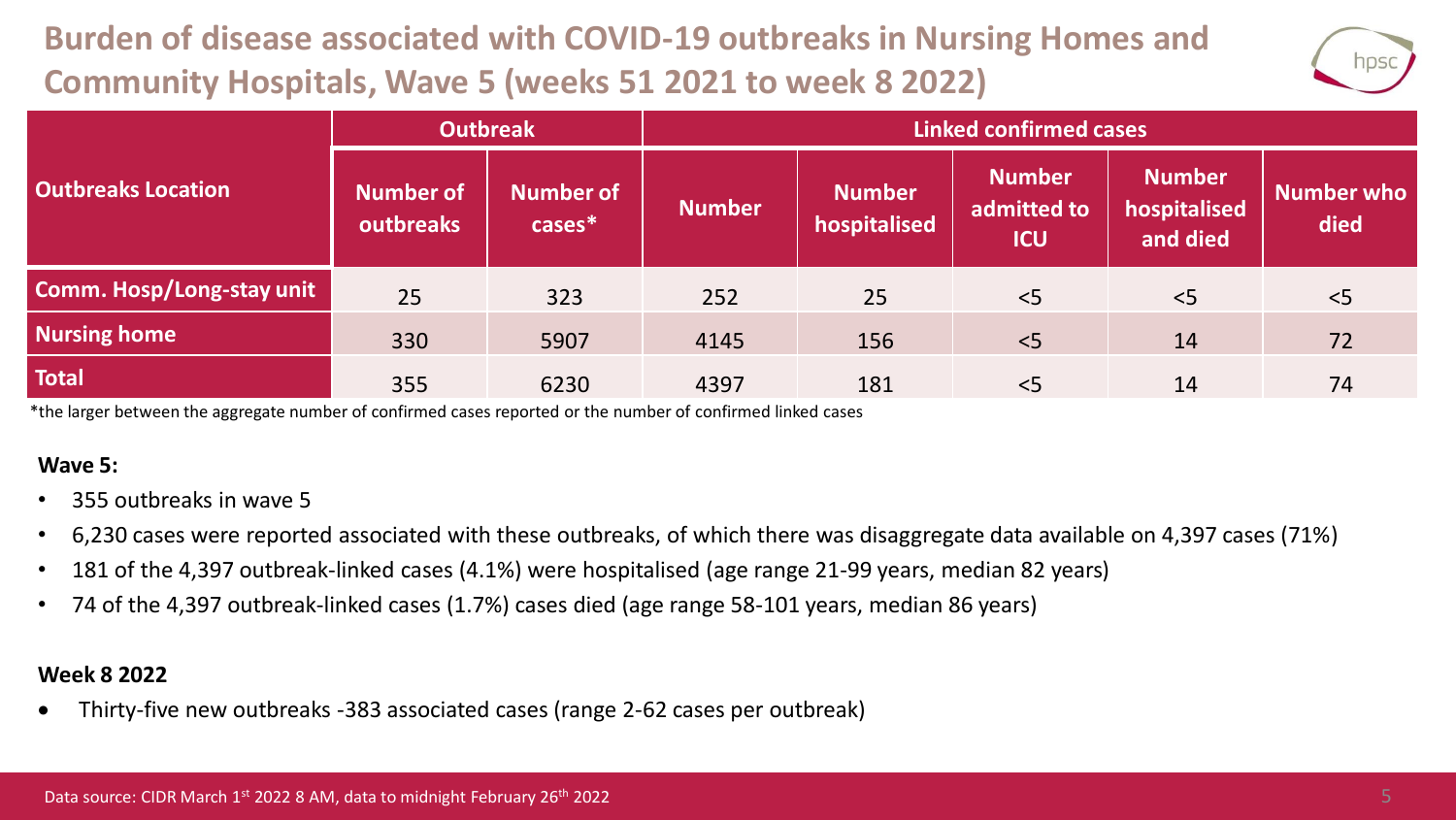**Weekly number of COVID-19 outbreaks in Nursing Homes and Community Hospitals, Waves 4 & 5 (weeks 26 2021 – week 8 2022)**



#### **Waves 4 and 5:**

- 557 nursing home and community hospital/long stay unit COVID-19 outbreaks notified
- The number of outbreaks in these settings to week 52 2021 had been relatively stable, but increased to 63 outbreaks in week 2 2022, decreased to 24 outbreaks in week 6 2022, and was 35 in week 8 2022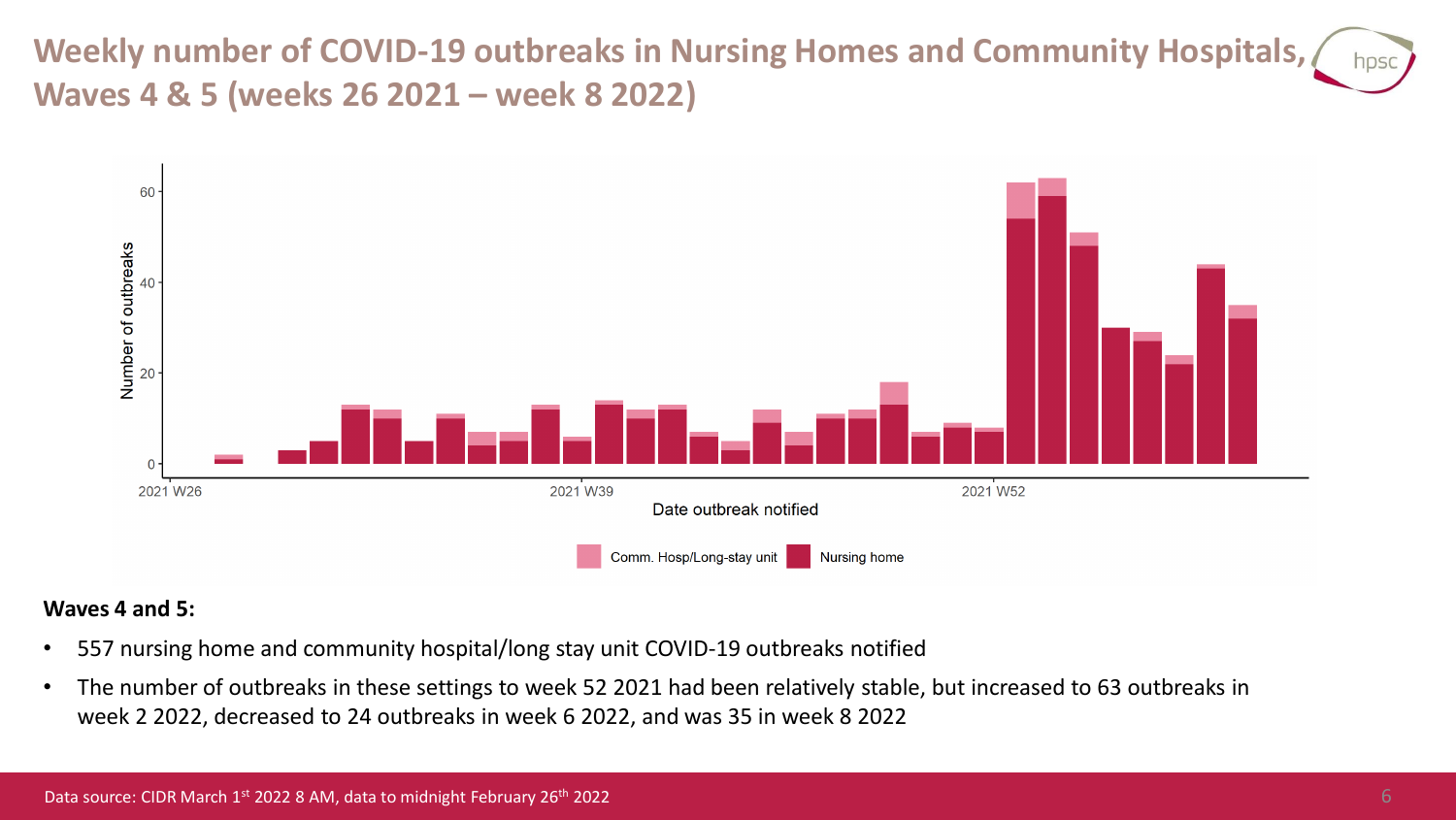**Regional distribution of outbreaks in Nursing Home and Community Hospitals, Waves 4 & 5 (weeks 26 2021 – week 8 2022)**





#### **Waves 4 and 5:**

- The highest number of outbreaks was reported in CHO4 (89 outbreaks) followed by CHO7 (74 outbreaks)
- Nine CHOs were represented in the 35 outbreaks notified in week 8 2022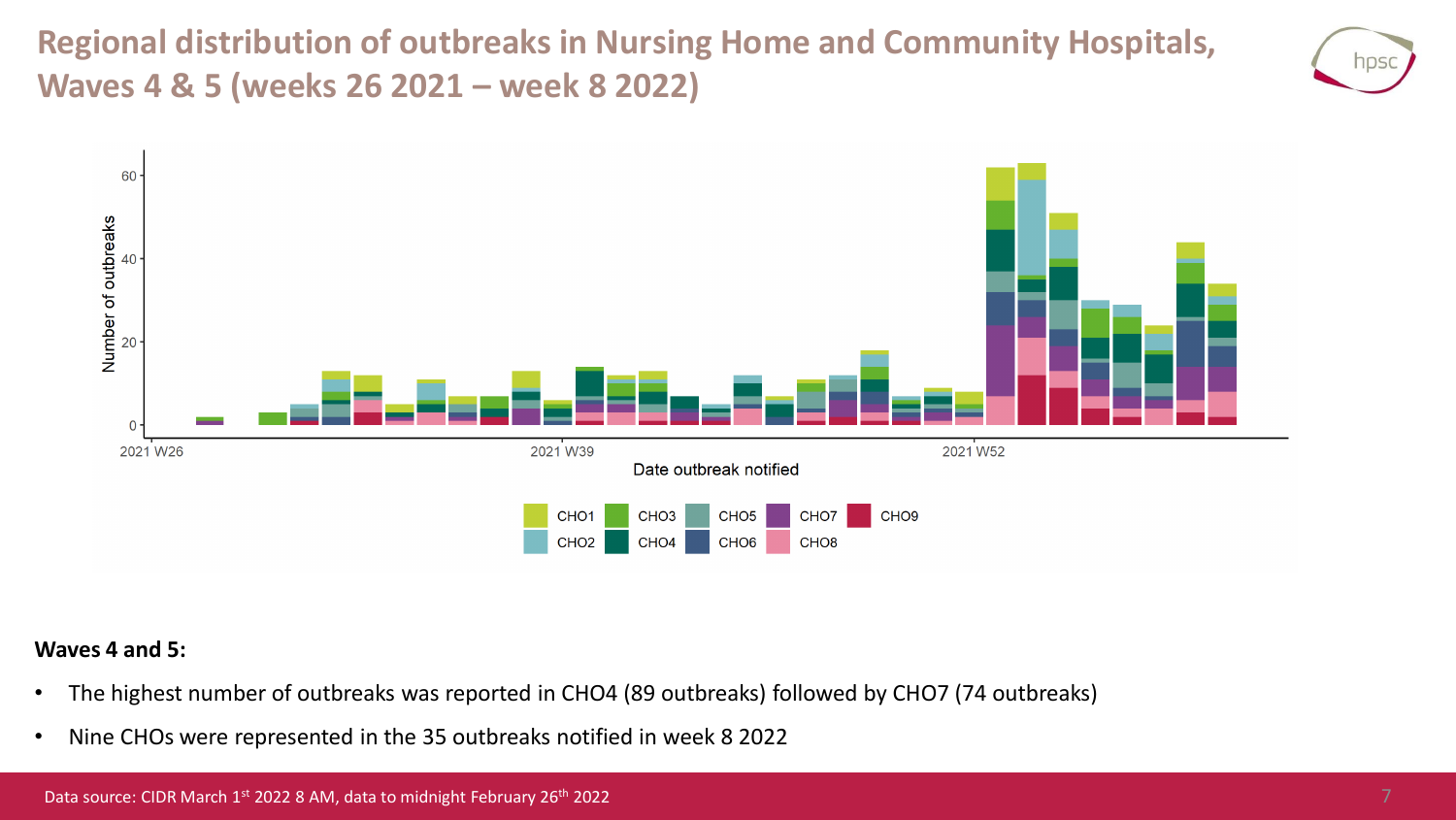### **Cases associated with COVID-19 outbreaks in Nursing Homes and Community Hospitals, Waves 1 to 5**





For outbreaks reported in week 8 2022, the number of outbreak associated cases was 383. The peak in weekly case numbers in wave 5 was in outbreaks reported in week 2 2022 with 1545 cases. This is almost 6 times the peak weekly number of cases in wave 4 (n=265), and 74% of the peak weekly number of cases in wave 3 (n=2092)

Note: Numbers of associated cases are based on the larger between the aggregate number of confirmed cases reported and the number of confirmed linked cases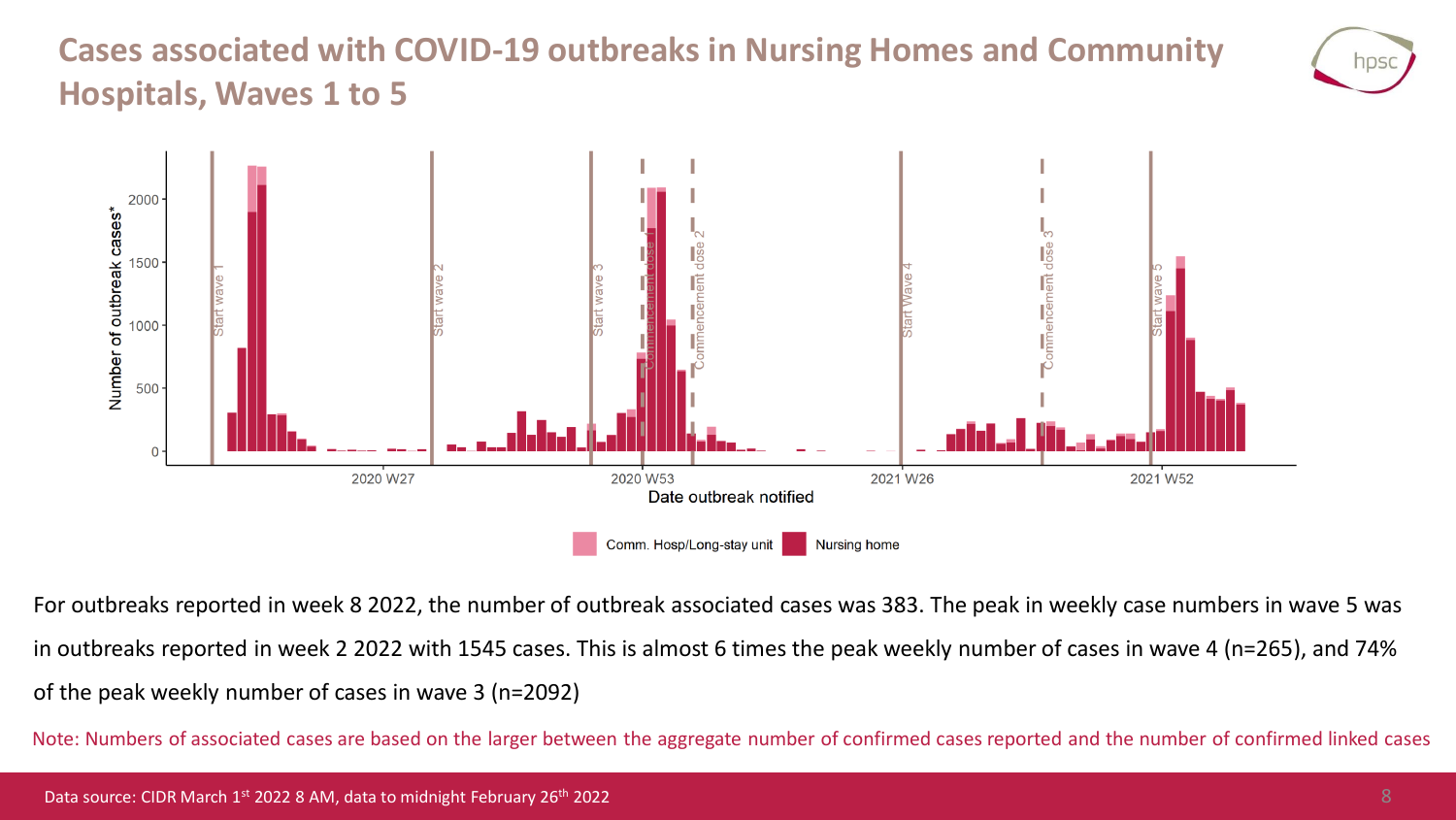**Cases associated with COVID-19 outbreaks in Nursing Homes and Community Hospitals by healthcare worker status, Waves 1 to 5**





In week 8, 121 outbreak associated cases were among staff and 229 among residents, with 33 cases of unknown status

Note: Numbers of associated cases are based on the larger between the aggregate number of confirmed cases reported and the number of confirmed linked cases. Staff and clients case numbers were derived from aggregate data provided on the number of staff and clients cases.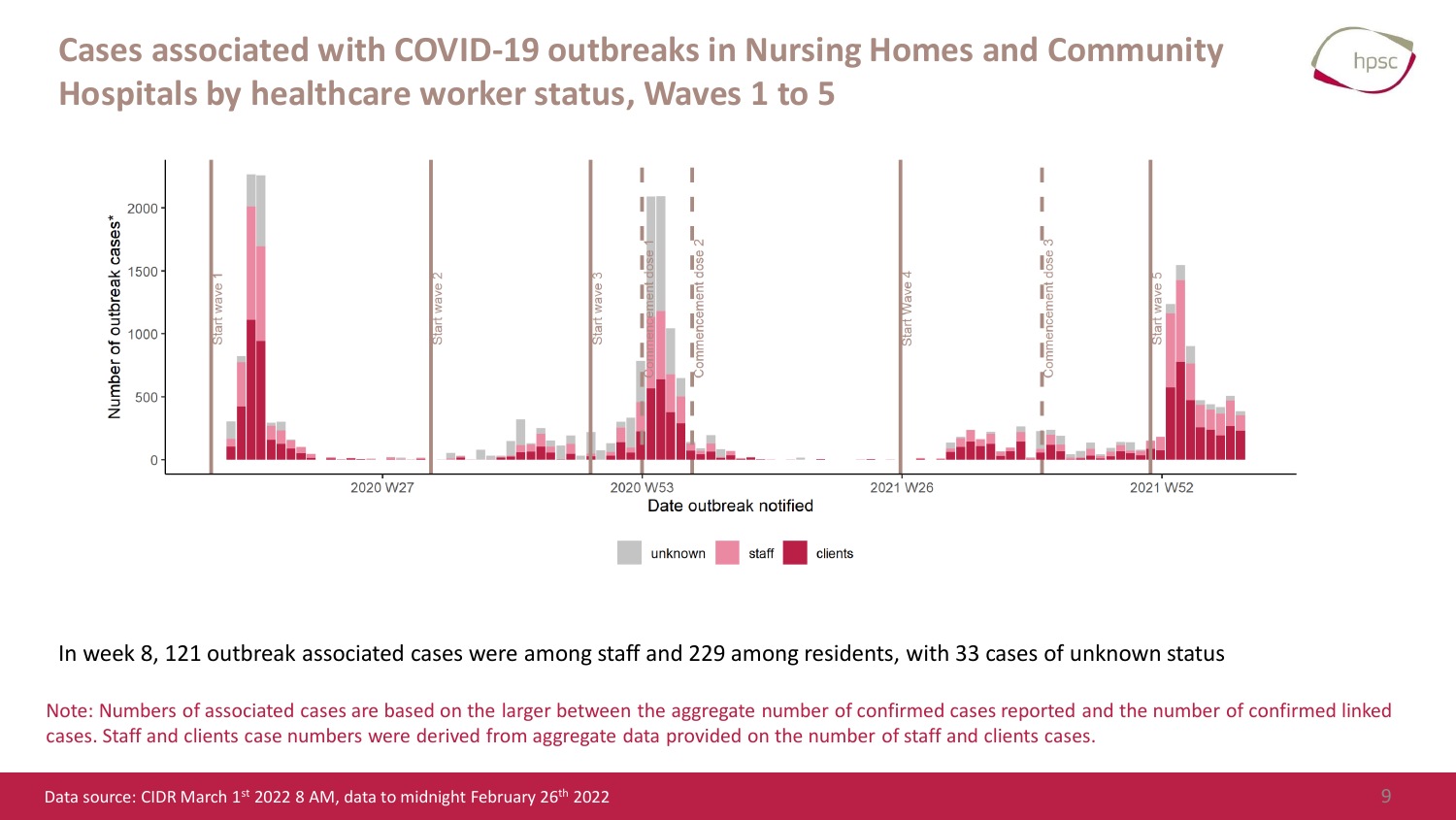**Outcomes among cases linked to COVID-19 outbreaks in Nursing Homes and Community Hospitals by age group, Wave 5 (weeks 51 2021 to week 8 2022)**



| Age group      | <b>Number</b> | <b>Number</b><br>hospitalised | %<br>hospitalised | <b>Number</b><br>admitted to<br><b>ICU</b> | % ICU | <b>Number</b><br>who died | % died |
|----------------|---------------|-------------------------------|-------------------|--------------------------------------------|-------|---------------------------|--------|
| <45 yrs        | 1223          | 20                            | 1.6%              | < 5                                        | 0.0%  | < 5                       | 0.0%   |
| 45-64 yrs      | 705           | 21                            | 3.0%              | < 5                                        | 0.0%  | $<$ 5                     | 0.3%   |
| 65-74 yrs      | 301           | 17                            | 5.6%              | < 5                                        | 0.0%  | $\overline{7}$            | 2.3%   |
| 75-84 yrs      | 907           | 53                            | 5.8%              | < 5                                        | 0.0%  | 25                        | 2.8%   |
| <b>85+ yrs</b> | 1261          | 70                            | 5.6%              | < 5                                        | 0.0%  | 40                        | 3.2%   |
| <b>Total</b>   | 4397          | 181                           | 4.1%              | < 5                                        | 0.0%  | 74                        | 1.7%   |

Note: disease severity information is only available for 4397/6230 (71%) cases in wave 5, and deaths may still accrue among known cases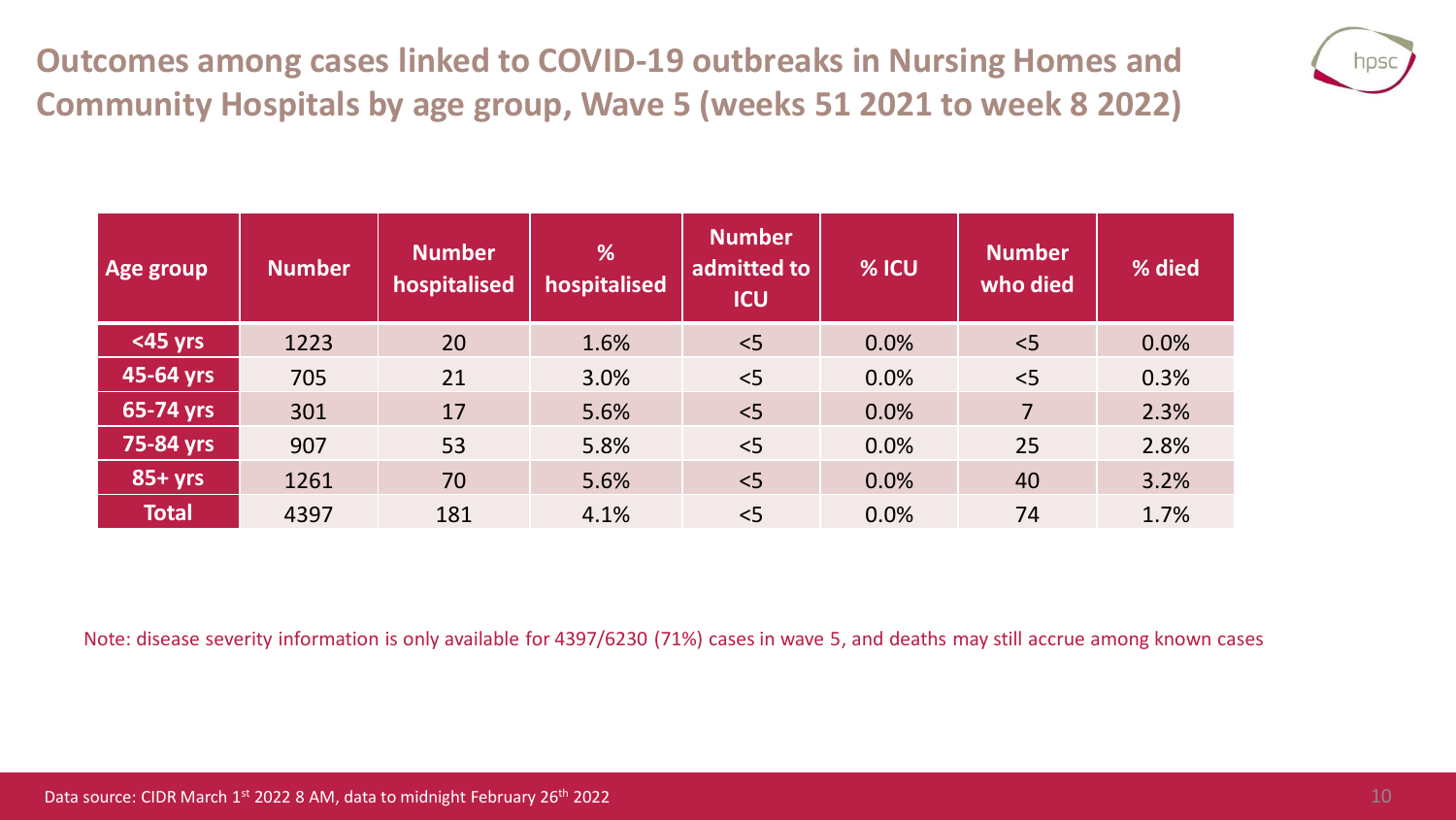## **Comparison of disease severity among cases linked to outbreaks in Nursing Homes and Community Hospitals by wave and age group**

| Age<br>group    | <b>Wave</b> | <b>Number</b> | <b>Number</b><br>hospitalised | %<br>hospitalised | <b>Number</b><br>admitted to ICU | % ICU | Number who<br>died | % died |
|-----------------|-------------|---------------|-------------------------------|-------------------|----------------------------------|-------|--------------------|--------|
|                 | Wave 1      | 2672          | 88                            | 3.3%              | 5                                | 0.2%  | 20                 | 0.7%   |
|                 | Wave 2      | 779           | 15                            | 1.9%              | < 5                              | 0.0%  | < 5                | 0.1%   |
| $\leq$ 65 yrs   | Wave 3      | 4032          | 101                           | 2.5%              | 8                                | 0.2%  | 18                 | 0.4%   |
|                 | Wave 4      | 1166          | 16                            | 1.4%              | < 5                              | 0.2%  | 7                  | 0.6%   |
|                 | Wave 5      | 1928          | 41                            | 2.1%              | < 5                              | 0.0%  | 2 <sup>1</sup>     | 0.1%   |
| $65 + yrs$      | Wave 1      | 3577          | 388                           | 10.8%             | 11                               | 0.3%  | 864                | 24.2%  |
|                 | Wave 2      | 776           | 75                            | 9.7%              | < 5                              | 0.1%  | 133                | 17.1%  |
|                 | Wave 3      | 4296          | 476                           | 11.1%             | < 5                              | 0.1%  | 1008               | 23.5%  |
|                 | Wave 4      | 1526          | 172                           | 11.3%             | < 5                              | 0.1%  | 197                | 12.9%  |
|                 | Wave 5      | 2469          | 140                           | 5.7%              | < 5                              | 0.0%  | 72                 | 2.9%   |
| <b>All ages</b> | Wave 1      | 6251          | 476                           | 7.6%              | 16                               | 0.3%  | 884                | 14.1%  |
|                 | Wave 2      | 1555          | 90                            | 5.8%              | < 5                              | 0.1%  | 134                | 8.6%   |
|                 | Wave 3      | 8328          | 577                           | 6.9%              | 12                               | 0.1%  | 1026               | 12.3%  |
|                 | Wave 4      | 2692          | 188                           | 7.0%              | < 5                              | 0.1%  | 204                | 7.6%   |
|                 | Wave 5      | 4397          | 181                           | 4.1%              | < 5                              | 0.0%  | 74                 | 1.7%   |

The percentage of cases 65 years or older who died among cases linked to outbreaks notified in wave 4 was 12.9% and in wave 5 was 2.9%, compared to between 17.1% and 24.2% in waves 1-3

Note: disease severity information is only available for 4397/6230 (71%) cases in wave 5, and deaths may still accrue among known cases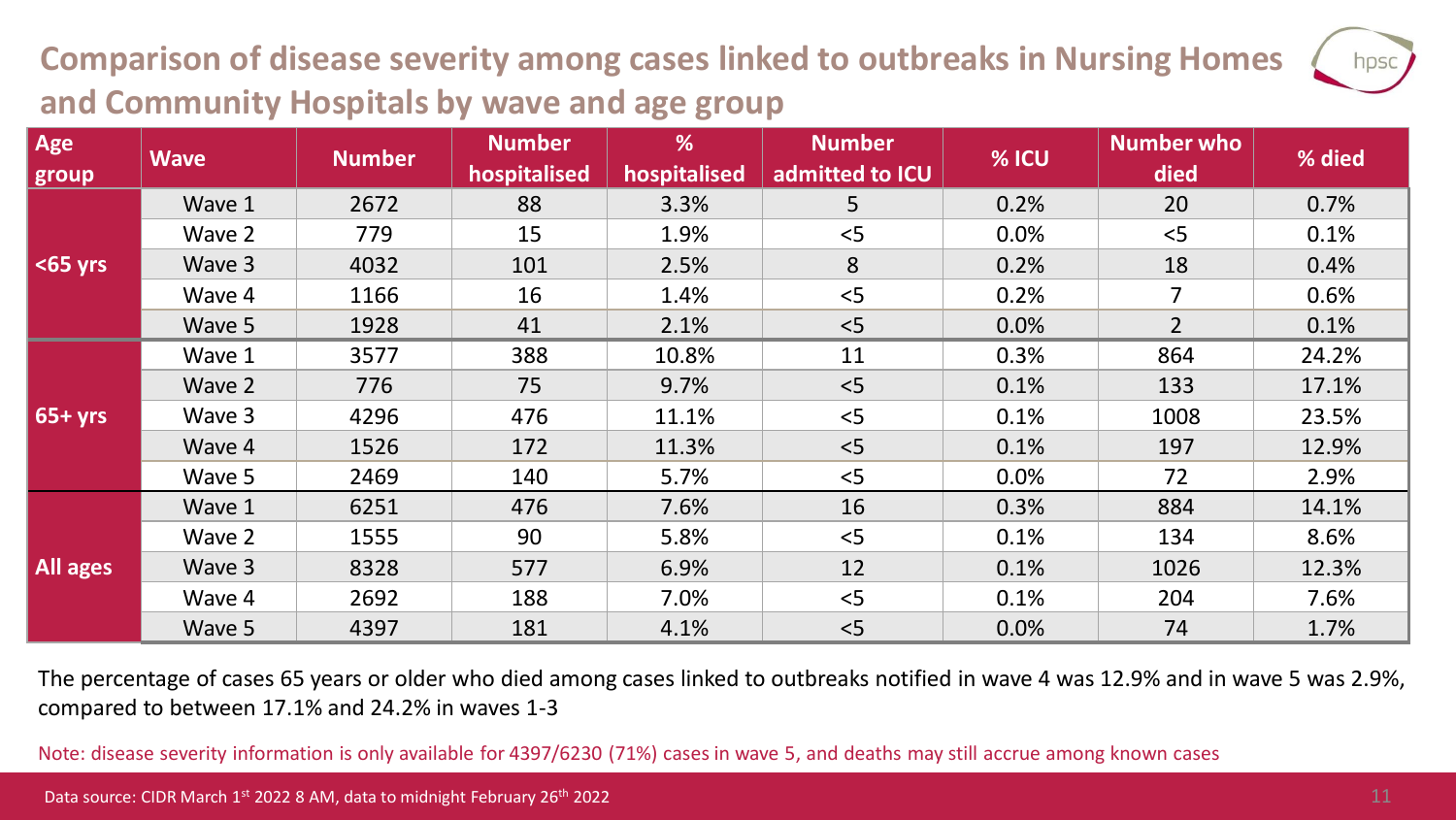### **Deaths among confirmed cases linked to COVID-19 outbreaks in Nursing Homes and Community Hospitals by week of death, waves 1 -5**





- In wave 4, the number of deaths per week (by date of death) peaked in week 39 with 19 deaths, followed by a reduction from week 44
- In wave 5, the highest number of weekly deaths (by date of death) is 18 in week 4 2022
- Note: only 71% of outbreak-associated cases in wave 5 have been electronically linked to outbreaks, and were thus available for inclusion in this figure
- Also, the data on linked deaths for recent outbreaks is also likely an underestimate, as deaths may still accrue among known cases